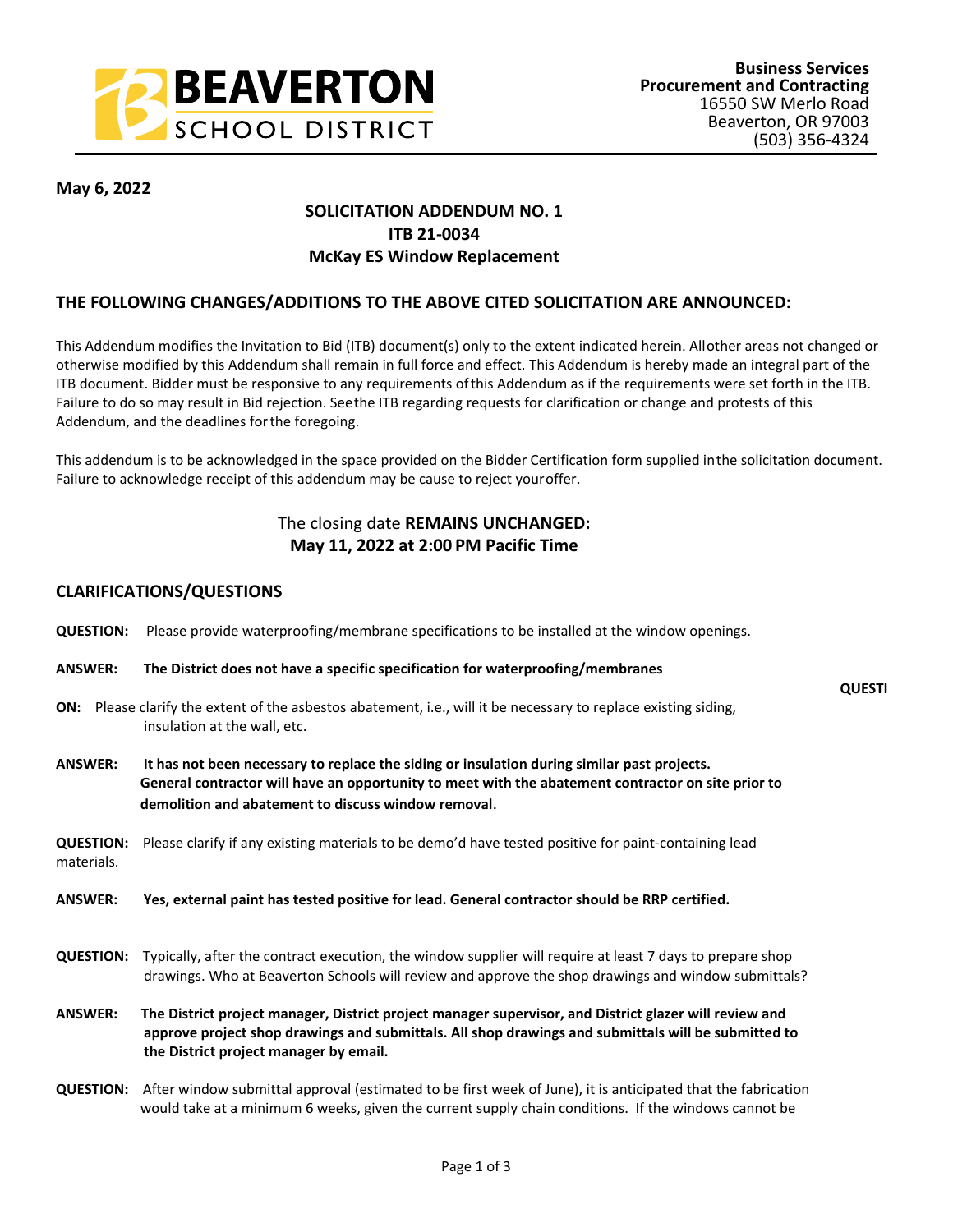fabricated in time to allow windows to be installed within the allotted contract performance period, how will this be handled?

- **ANSWER: The completion date for the contract would be extended along with the demolition and abatement schedule. General contractor would need to work with the District project manager on a new schedule for installation that does not impact student use. General contractor will be able to invoice the District for new windows and all hardware when it arrives on site.**
- **QUESTION:** Is there a specification for the break shapes the solicitation references? MCG assumes break shapes would be aluminum flashings to prevent dielectric reaction? Please confirm that this is what is desired? **ANSWER: Yes, aluminum flashing is correct.**
- **QUESTION:** Who will perform the air clearance testing at the completion of construction, and pay for the services? Will the School District engage a testing firm, or is this the responsibility of the Contractor?
- **ANSWER: The school has decided to not have a pre-school program in 2023 so no post construction air clearance will be required for this project. A full wipe down using EPA approved cloth is required as described below. The District will pay for all air clearance services post abatement. Testing is not the responsibility of the general contractor.**

 **"Wipe down all surfaces with EPA approved cloth for RRP. EPA protocol requires use of disposable cleaning cloths to wipe the floor and other surfaces of the work area and compare these cloths to an EPA-provided cleaning verification card to determine if the work area was adequately cleaned."**

 **Please refer to the following link for additional information; [https://www.epa.gov/sites/default/files/2020- 09/documents/renovaterightbrochurecolor.pdf](https://www.epa.gov/sites/default/files/2020-%2009/documents/renovaterightbrochurecolor.pdf)**

- **QUESTION:** For both McKay and Cedar Mills Elementary there is the RRP certification requirement. Is certification required prior to bid or prior to construction?
- **ANSWER: RRP certification is required before the start of construction. Proof of certification is required by the District before mobilization.**
- **QUESTION:** B110 & B108, principles office and work room office. existing wood frames. Clarification on new windows installing into existing wood frames?
- **ANSWER: Yes, the dimensions for entire frame including the door and windows are 116" x 108" inches. The dimensions for the doors inside the frame are 36" x 84" inches. Existing doors can be reused inside new frames. Existing bottom metal panels under windows should be replaced with new metal panels inside the new metal frame.**
- **QUESTION:** Do the existing ceiling tiles in the classrooms or the mastic beneath them contain asbestos containing materials (ACM)?
- **ANSWER: The District does not have existing records for the classroom ceilings. We will conduct testing prior to the start of this project. If any ceiling removal is required, the District will work with a licensed abatement contractor to remove and abate as needed.**

**QUESTION:** Do we need to replace interior windowsills and framing?

**ANSWER: Yes, it has been necessary to replace existing interior sills and framing post abatement on similar past projects. New interior sills and framing should be painted to match existing.**